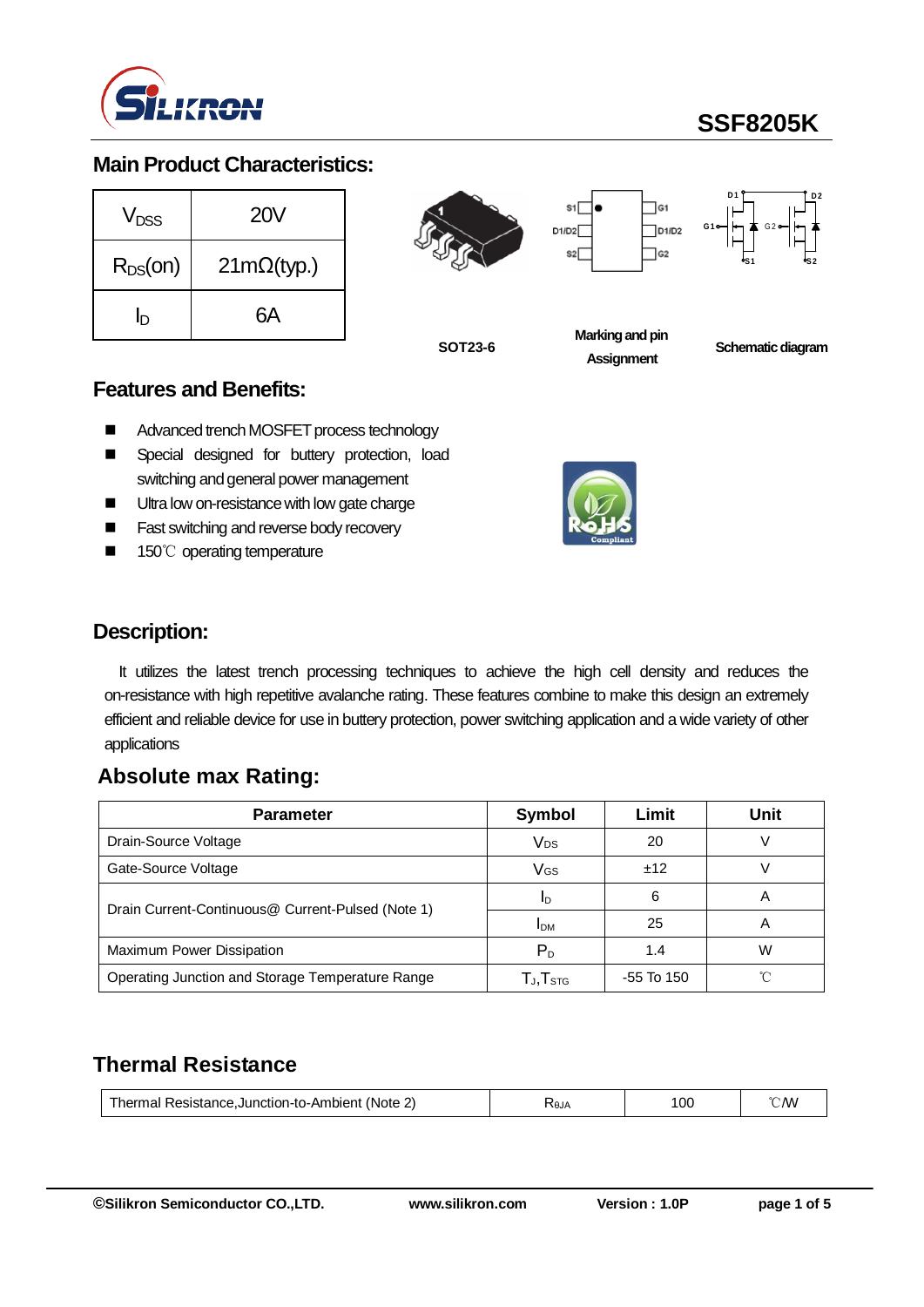

# **Electrical Characterizes** @T<sub>A</sub>=25℃ unless otherwise specified

| <b>Parameter</b>                          | <b>Symbol</b>            | <b>Condition</b>                           | Min | <b>Typ</b>     | <b>Max</b>   | <b>Unit</b> |  |
|-------------------------------------------|--------------------------|--------------------------------------------|-----|----------------|--------------|-------------|--|
| OFF CHARACTERISTICS                       |                          |                                            |     |                |              |             |  |
| Drain-Source Breakdown Voltage            | BV <sub>DSS</sub>        | $V_{GS}$ =0V I <sub>D</sub> =250µA         | 20  |                |              | $\vee$      |  |
| Zero Gate Voltage Drain Current           | $I_{\text{DSS}}$         | $V_{DS}$ =16V, $V_{GS}$ =0V                |     |                | $\mathbf{1}$ | μA          |  |
| Gate-Body Leakage Current                 | $I_{GSS}$                | $V_{GS}$ = $\pm$ 12V, V <sub>DS</sub> =0V  |     |                | ±100         | nA          |  |
| <b>ON CHARACTERISTICS (Note 3)</b>        |                          |                                            |     |                |              |             |  |
| Gate Threshold Voltage                    | $V_{GS(th)}$             | $V_{DS}=V_{GS}$ , I <sub>D</sub> =250µA    | 0.6 |                | 1.5          | $\vee$      |  |
| Drain-Source On-State Resistance          |                          | $V_{GS}=4.5V$ , $I_D=6A$                   |     | 21             | 25           | $m\Omega$   |  |
|                                           | $R_{DS(ON)}$             | $V_{GS} = 2.5V$ , $I_D = 5.2A$             |     | 26             | 32           | $m\Omega$   |  |
| Forward Transconductance                  | <b>gFS</b>               | $V_{DS}=5V, I_D=6A$                        |     | 22             |              | S           |  |
| <b>DYNAMIC CHARACTERISTICS (Note4)</b>    |                          |                                            |     |                |              |             |  |
| Input Capacitance                         | $C_{\text{lss}}$         |                                            |     | 610            |              | PF          |  |
| <b>Output Capacitance</b>                 | C <sub>oss</sub>         | $V_{DS}=8V$ , $V_{GS}=0V$ ,<br>$F=1.0$ MHz |     | 320            |              | PF          |  |
| Reverse Transfer Capacitance              | $C_{\mathsf{rss}}$       |                                            |     | 140            |              | PF          |  |
| <b>SWITCHING CHARACTERISTICS (Note 4)</b> |                          |                                            |     |                |              |             |  |
| Turn-on Delay Time                        | $t_{d(on)}$              |                                            |     | 11             |              | nS          |  |
| Turn-on Rise Time                         | $t_{\rm r}$              | $V_{DD} = 10V, I_D = 1A$                   |     | 12             |              | nS          |  |
| Turn-Off Delay Time                       | $t_{d(\text{off})}$      | $V_{GS} = 4.5V$ , $R_{GEN} = 6\Omega$      |     | 35             |              | nS          |  |
| <b>Turn-Off Fall Time</b>                 | $t_f$                    |                                            |     | 30             |              | nS          |  |
| <b>Total Gate Charge</b>                  | $Q_g$                    |                                            |     | 5              |              | nC          |  |
| Gate-Source Charge                        | $Q_{gs}$                 | $V_{DS}=10V, I_D=6A,$<br>$V_{GS} = 4.5V$   |     | 1.5            |              | nC          |  |
| Gate-Drain Charge                         | $\mathbf{Q}_{\text{gd}}$ |                                            |     | $\overline{2}$ |              | nC          |  |
| <b>DRAIN-SOURCE DIODE CHARACTERISTICS</b> |                          |                                            |     |                |              |             |  |
| Diode Forward Voltage (Note 3)            | <b>V<sub>SD</sub></b>    | $V_{GS} = 0V, I_S = 2A$                    |     | 0.82           | 1.2          | V           |  |
| Diode Forward Current (Note 2)            | $I_{\rm S}$              |                                            |     |                | 1.7          | A           |  |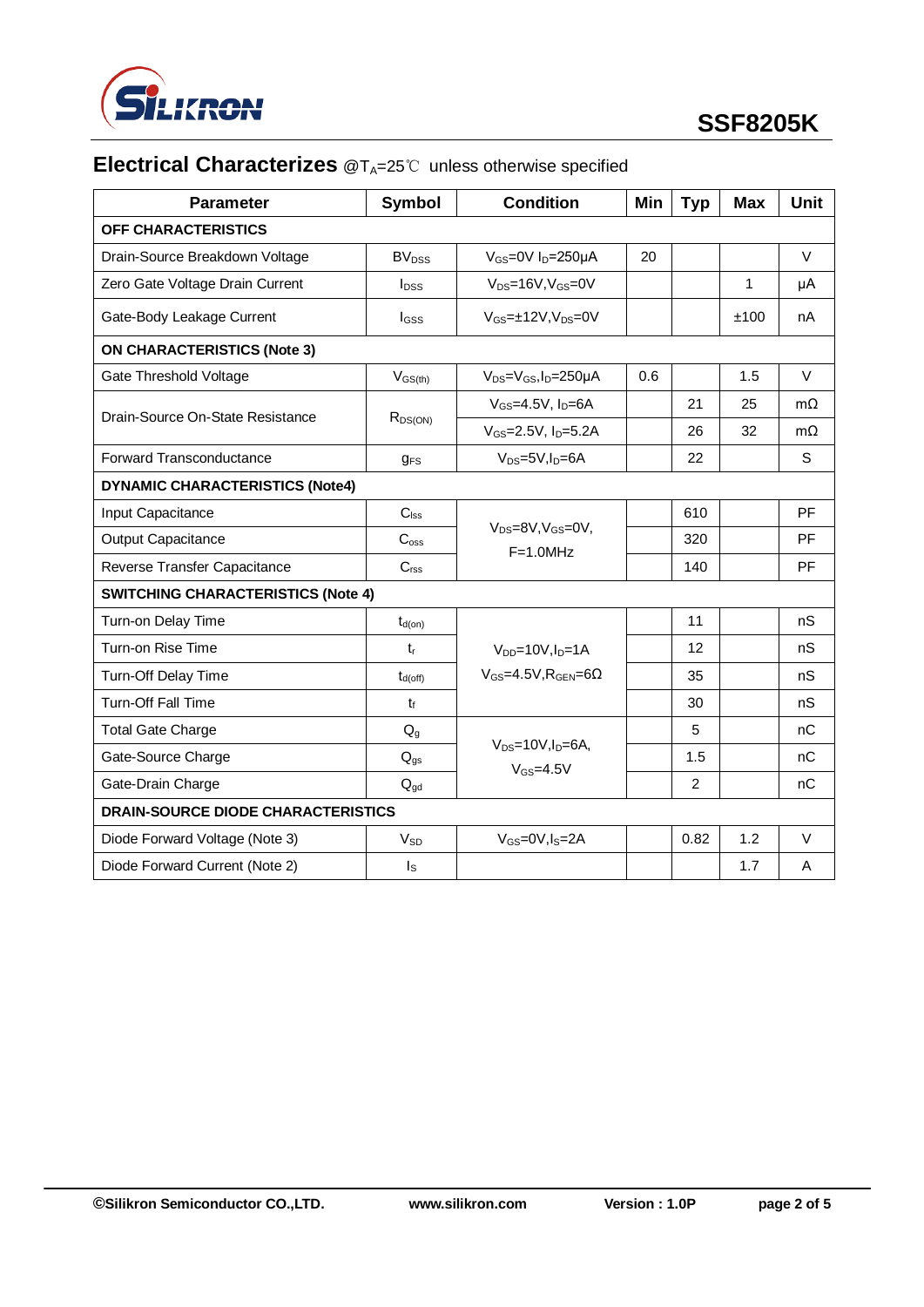

# **Test circuits and Waveforms**



### **NOTES:**

- 1. Repetitive Rating: Pulse width limited by maximum junction temperature.
- 2. Surface Mounted on FR4 Board, t ≤ 10 sec.
- 3. Pulse Test: Pulse Width ≤ 300μs, Duty Cycle ≤ 2%.
- 4. Guaranteed by design, not subject to production testing.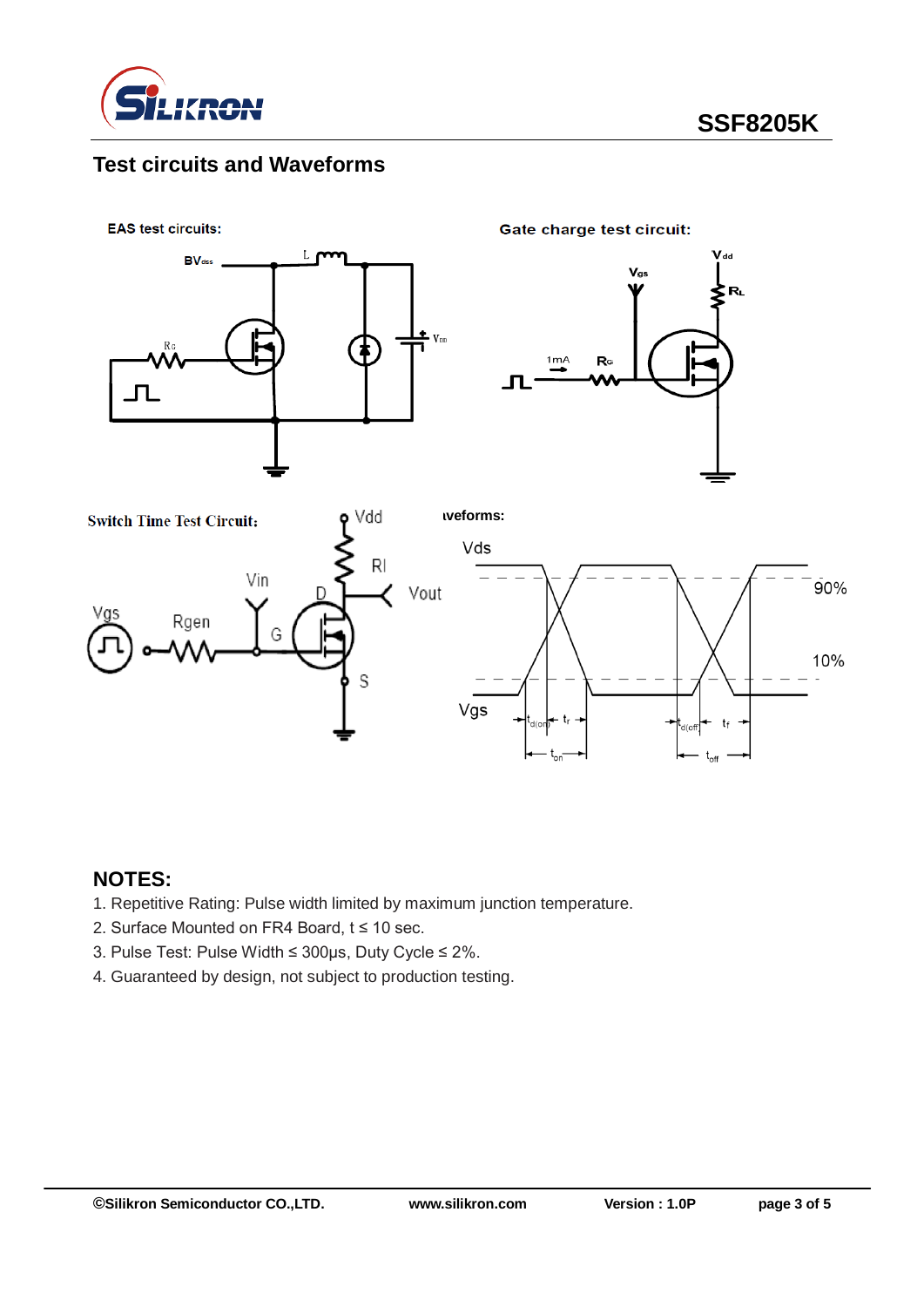



## **Mechanical Data**:

#### **SOT23-6 Dimensions in Millimeters (UNIT:mm)**



| REF.           | <b>Millimeter</b> |      | REF.           | <b>Millimeter</b> |              |  |
|----------------|-------------------|------|----------------|-------------------|--------------|--|
|                | Min.              | Max. |                | Min.              | Max.         |  |
| Α              | 1.10 MAX.         |      | 0.45 REF.      |                   |              |  |
| A <sub>1</sub> | 0                 | 0.10 | L1             | 0.60 REF.         |              |  |
| A <sub>2</sub> | 0.70              | 1.00 | θ              | $0^{\circ}$       | $10^{\circ}$ |  |
| C              | $0.12$ REF.       | b    | 0.30           | 0.50              |              |  |
| D              | 2.70              | 3.10 | е              | 0.95 REF.         |              |  |
| E.             | 2.60              | 3.00 | e <sub>1</sub> | 1.90 REF.         |              |  |
| E1             | 1.40              | 1.80 |                |                   |              |  |